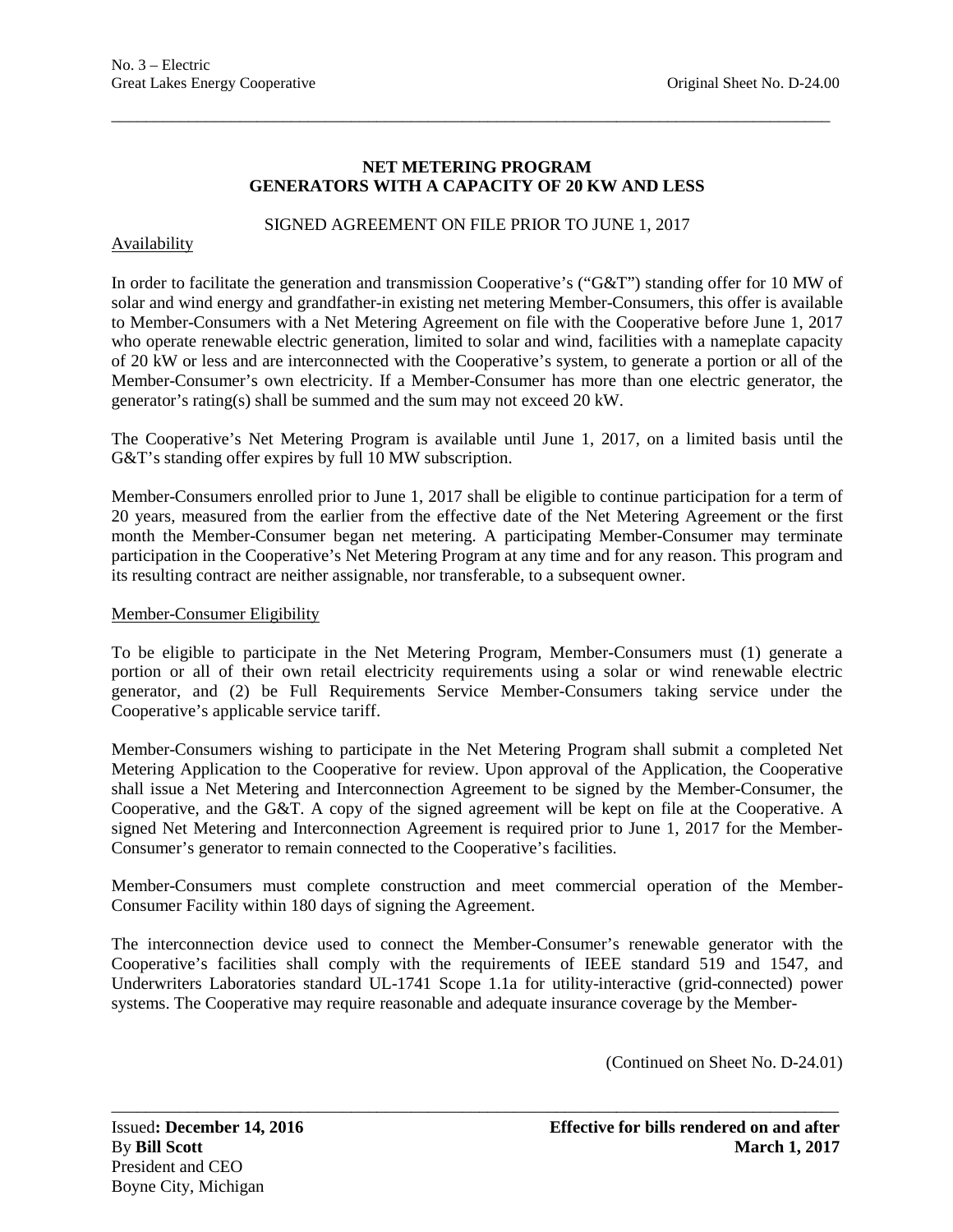#### **NET METERING PROGRAM GENERATORS WITH A CAPACITY OF 20 KW AND LESS** SIGNED AGREEMENT ON FILE PRIOR TO JUNE 1, 2017

\_\_\_\_\_\_\_\_\_\_\_\_\_\_\_\_\_\_\_\_\_\_\_\_\_\_\_\_\_\_\_\_\_\_\_\_\_\_\_\_\_\_\_\_\_\_\_\_\_\_\_\_\_\_\_\_\_\_\_\_\_\_\_\_\_\_\_\_\_\_\_\_\_\_\_\_\_\_\_\_\_\_\_\_

Consumer and the Member-Consumer shall provide proof of liability coverage as may be required by the Cooperative.

The generation equipment must be located on the Member-Consumer's premises, serving only the Member-Consumer's premises, and must be intended primarily to offset a portion or all of the Member-Consumer's requirements for electricity. At the Member-Consumer's option, the generation capacity shall be determined by one of the following methods:

- a) Aggregate nameplate capacity of the generator(s)
- b) Aggregate projected annual kWh output of the generator(s)

The Member-Consumer is required to provide the Cooperative with the capacity rating in kW of the generating unit(s) and a projection of the annual kWh output of the generating unit(s) when completing the Cooperative's Net Metering Application. The Member-Consumer shall determine its annual electricity needs using one of the following methods:

- a) The Member-Consumer's annual energy usage, measured in kWh, during the previous 12 month period:
- b) Where metered demand data is available, the maximum integrated hourly demand measured in kW during the previous 12 month period: or
- c) In cases where no data, incomplete data, or incorrect data for the Member-Consumer's past annual energy usage is available, or where the Member-Consumer is making changes on-site that will affect their future total annual electric usage, the Cooperative and the Member-Consumer shall mutually agree on a method to determine the Member-Consumer's future annual energy usage.

## **Metering**

The Member-Consumer's usage and excess generation shall be determined using a single meter with separate registers measuring power flow in each direction. If there is a significant initial incremental cost to provide a meter measuring power flow in each direction above the cost for meters provided for similarly situated non-generating Member-Consumers, the difference in cost shall be paid by the Member-Consumer. Any service upgrades, protective or power quality equipment/devices necessary to accommodate the output of the generating unit(s), as determined by the Cooperative, shall be at the Member-Consumer's expense.

\_\_\_\_\_\_\_\_\_\_\_\_\_\_\_\_\_\_\_\_\_\_\_\_\_\_\_\_\_\_\_\_\_\_\_\_\_\_\_\_\_\_\_\_\_\_\_\_\_\_\_\_\_\_\_\_\_\_\_\_\_\_\_\_\_\_\_\_\_\_\_\_\_\_\_\_\_\_\_\_\_\_\_\_\_

(Continued on Sheet No. D-24.02)